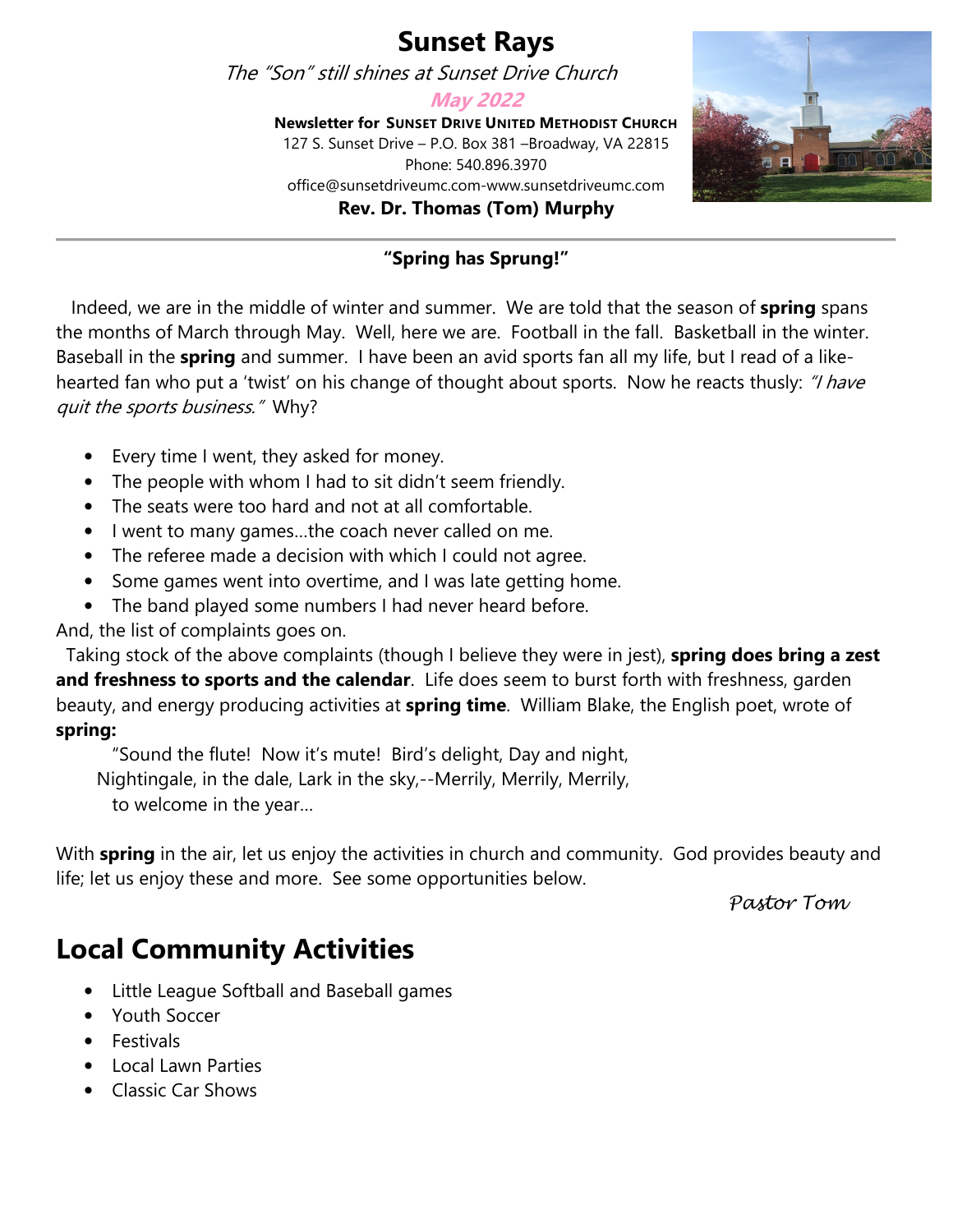# **Upcoming Church Events**

- **Administrative Council** will meet on Monday, May 16<sup>th</sup> at 7pm at the church.
- There will be a **Red Cross Blood Drive** on Tuesday May 17 in the church fellowship hall from 1:15 until 5:15. To schedule an appointment, go to the Red Cross website and search for the blood drive in the Broadway area.
- The **Sunset Drive Ladies** will meet on Thursday, May 19<sup>th</sup> at 6:30 pm.
- **June 2022 Newsletter Deadline:** Tuesday, May 24<sup>th</sup>. Please have all information to church office.
- **May Word Search** deadline is Tuesday, May 24<sup>th</sup>.

#### **Keep current with News & Events** Submitted by Barry Davis

A friendly reminder that you can find an up-to-date calendar, bulletins, sermons, newsletters, upcoming events and online giving information on our website. Please take a few minutes and browse the site to see what's there. You'll be surprised at how much information is right at your fingertips.

If you have any comments or suggestions about how we can improve our website or our Facebook page, please feel free to contact me at barry8360@yahoo.com

 Our website: https://www.sunsetdriveumc.com Our Facebook page: https://www.facebook.com/sunsetdriveumc

# **Prayer List**

Lois Dinges **Kinley Comer** Kathryn Ford **Rhonda McDonald** Dot Gladden Belle Weakley Carl Grey and Nancy Hoover Virginia Ann Hulvey Rosemary Mumaw Richard and Kathy Sharpe Marium Selke

**Our Church Family … Our "Extended" Church Family …** 

# **Prayers for Our Military Families**

 Will Freds: U.S Army (son-in- law of CW and Peggy Grandle) Mark Long: U.S Navy (son of Dawn Long) Chris Mullenax: U.S Army Special Forces Richard Ruley: US Air Force (great nephew of Michael and Esther Malloy)



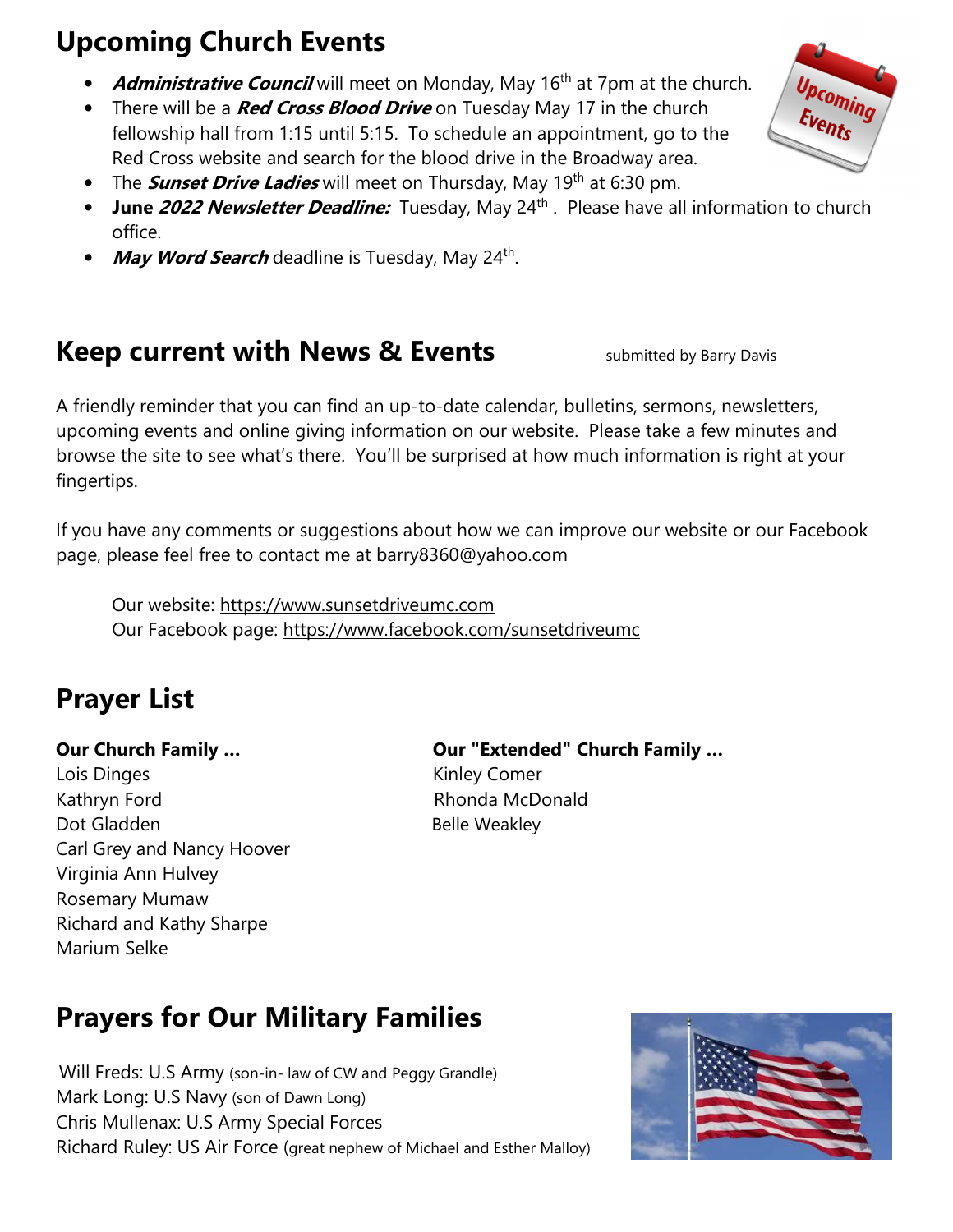## **Thank you**

*Thanks* to all who helped plant potatoes. Now we can watch them grow. Unfortunately, the weeds will show up in a few weeks too. Feel free to pull up weeds whenever you can. No appointments needed.

# **In Sympathy**

- **We extend Christian sympathy** and prayers to **Jessica Koeppen and Family.** Jessica's grandmother, Patsy Koeppen, passed away on Friday, April 8th **.**
- **We extend Christian sympathy** and prayers to **Mildred Jacksie, Marium Selke and Families.**  Mildred and Marium's niece, Maretta Crider, passed away on Monday, April 11<sup>th</sup>.
- **We extend Christian sympathy** and prayers to **JoAnn Milander and Family.** JoAnn's son, Billy Wood, passed away on Thursday, April 14<sup>th</sup>.

## **Monthly Newsletter**

Do you have any suggestions or ideas for information you would like to see in the monthly Newsletter? Please contact the church office at office@sunsetdriveumc.com.

# **Children's Group Children's Group**

Mark your calendars for Sunday, June 26th from 3-6PM as we will be doing a one-day VBS. We will have VBS activities from 3-5 and we will be having a family picnic from 5-6PM. More information to come.

Don't forget that Sunday School and Children's Church are back in action. Sunday School begins at 9AM. Children's Church begins after the special music during the 10AM service.

# **Hygiene Closet Submitted by Lacey Roberts**

We are helping a teacher at JCMES start a Hygiene Closet here at school. We will be collecting items starting next week for students in need at the school. There will be a box placed in the Narthex but if you have any questions, please contact Lacey Roberts or Jodi Clarke. The list of the items needed are on the bulletin board or on the flyers in the Narthex. Thank you,

## **Word Search**

Congratulations to all who turned in the March Word Search. Shirley Getz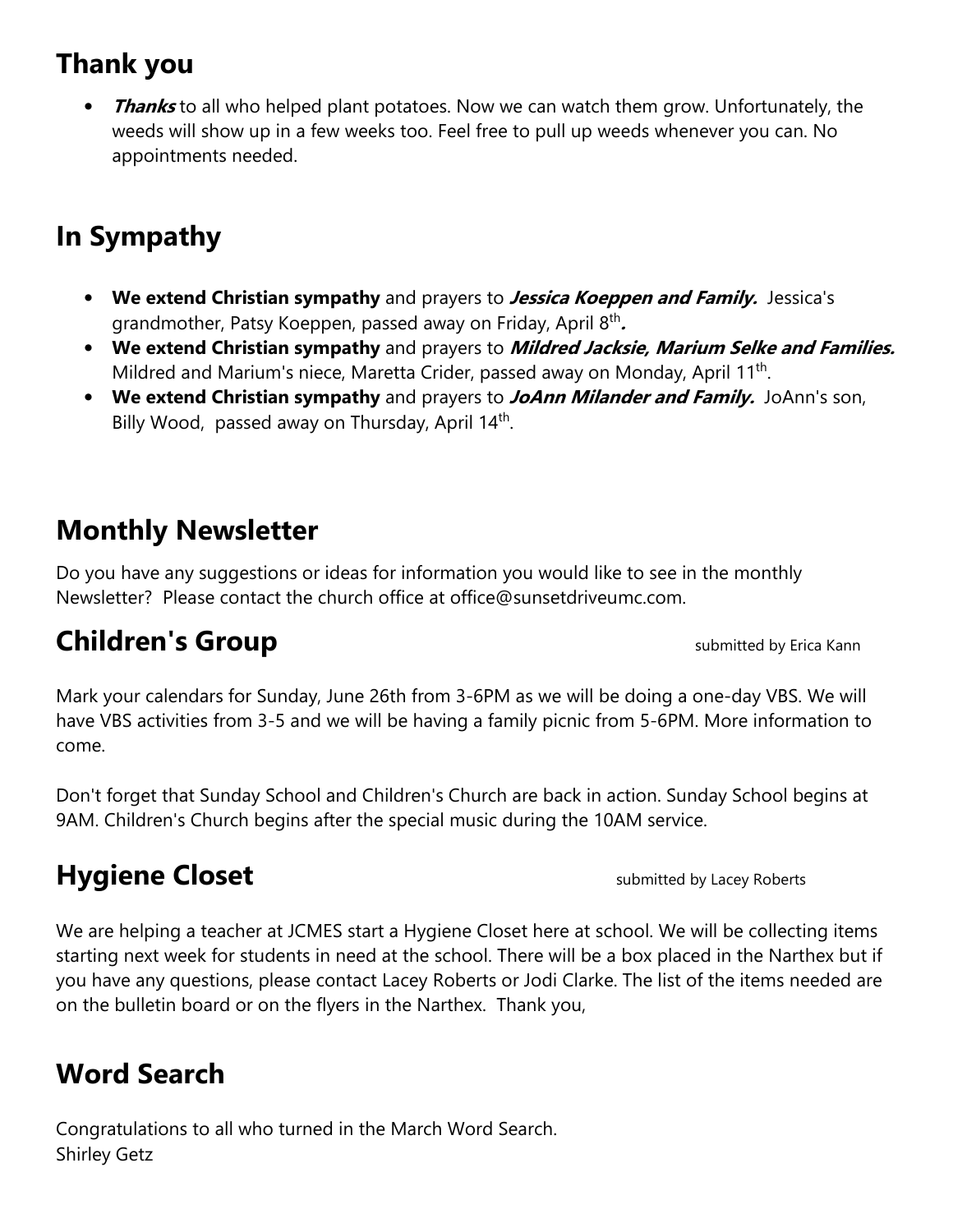Lisa Thacker

## **Prayer Shawl Ministry**

The ladies in the **Prayer Shawl Ministry** are ready to resume knitting and chatting. We will be meeting Wednesday, May 25<sup>th</sup> at 1:30pm in the conference room. Everyone is invited, no experience needed. If you'd like to learn how to knit or crochet,



this is your opportunity. We have plenty of yarn and needles; all we need is you. We're like Planet Fitness- "A Judgment Free Zone ." Come join us for fun and fellowship as we make shawls for folks in need of comfort. hope and peace. God Bless

# **Communications Submitted by Matt Krantz**

We would like to improve the way we communicate with you, especially if information is very timely. We will begin using the REMIND App as an additional tool to share information quickly through text messages.

If you would like to be added, we ask that you download the free app on your phone and email me your name and cell phone number and I will add your number to the list. You will receive a text asking if you would like to receive messages and to send Y or N. Please send Y if you would like to be added to the list. The church will then be able to send out short messages, reminders and important information. If you have any questions please reach out to Matt Krantz, Communications Chair at bopsmk@hotmail.com or 304.886.3043.

#### **Barbeque Chicken Dates**<br>**Barbeque Chicken Dates**

hicken BBQ

It's Chicken BBQ time again!!

 Please mark your calendars!! The date for the next Sunset Drive Chicken BBQ will be: Saturday, May 14<sup>th</sup>

Best BBQ Chicken in the Valley. Carl Grey's secret recipe.

Plan ahead: Volunteers will be needed for cooking, wrapping and selling. The cooking crew begins at 5:00 a.m. Wrapping begins at approximately 7:30 a.m. and selling begins soon after that.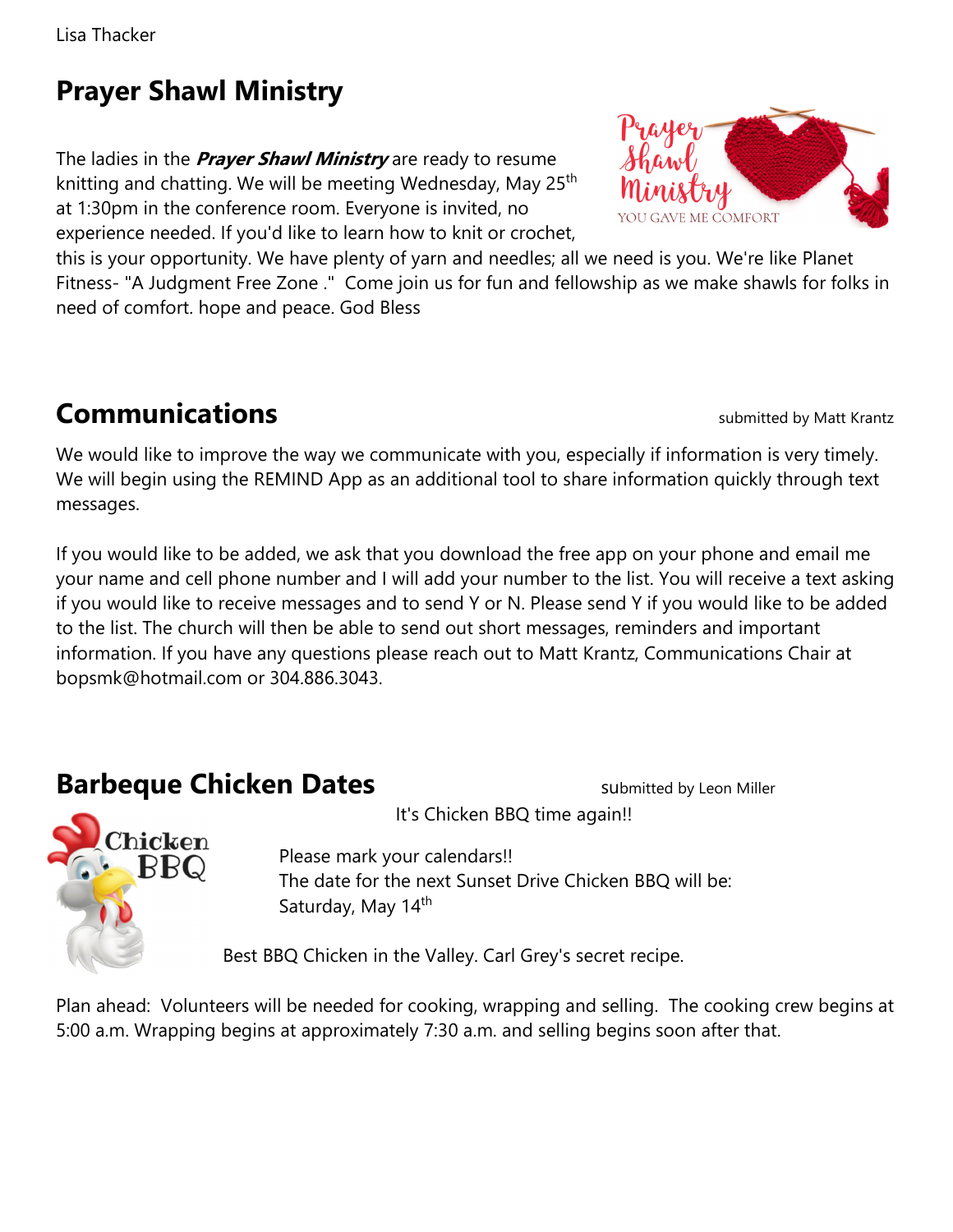#### **Yard and Bake Sale Sale Sale Sale Sale Sale Sale Sale Sale Sale Sale Sale Bove Sale Bove Sale Bove Sale Bove Sale Bove Sale Bove Sale Bove Sale Bove Sale Bove Sale**

The Sunset Drive Ladies would like to thank ALL who made our yard sale successful: donators, buyers, preparers, "clean-uppers", communicators, transporters, cashiers, bakers, set-uppers, advertisers, pricers, encouragers, re-boxer-uppers and more. Yes, I know there are creative words being used. Everyone who had a part in making it successful needs several pats on the back.

#### **Sunset Drive Ladies Sunset Drive Ladies submitted by Donna Belle Dove**

It's been a few years, but we're ready to do secret prayer pals again. We will draw for the names of our partners on May 15<sup>th</sup>, which is the last day to turn in your form. If you would like to participate, fill out the form in the bulletin and put it in the basket in the narthex. If you've not participated before, please consider it. You will be blessed as well as be a blessing.

## **Notes From The Congregation**

There is a new book on the reading table in the narthex, "The Book of Signs" by Dr. David Jeremiah. This is a must read if you have trouble understanding the book of Revelation and end-time prophecy. I have learned so much from this comprehensive book. This book I have donated to the church library as a reference/resource book for study. Jean Dove

- 
- 
- 7 Bryce Turner, Amanda Harpine 7 Don and Shannon Rellins
- 8 Jim Branner, Nancy Hoover, Jacob Gilley 12 David and Tammy Jordan
- 
- 
- 
- 14 Jeff Holsinger, Jacque Roach
- 18 Dawn Long, Dick Strawderman, Adam Haviland
- 19 Clara Lorenzen
- 20 Dennis Turner
- 23 Valerie Arbogast
- 24 Mike Hawkins
- 28 Roger Conner
- 29 Phyllis Reeves



## **Happy Birthday Happy Anniversary**

#### **May May**

- 2 Mike Malloy 2 Darren and Diana Drury
- 6 Mark Hadley, Larry Bowman 1 and Amy Hoover, Phillip and Joanna Thompson
	-
	-
- 10 Judy Rhodes 21 Dwayne and Sheila Runion
- 12 George Hadley 25 Jeremy and Laura Rhodes
- 13 Penny Lohr 29 Leon and Dixie Miller